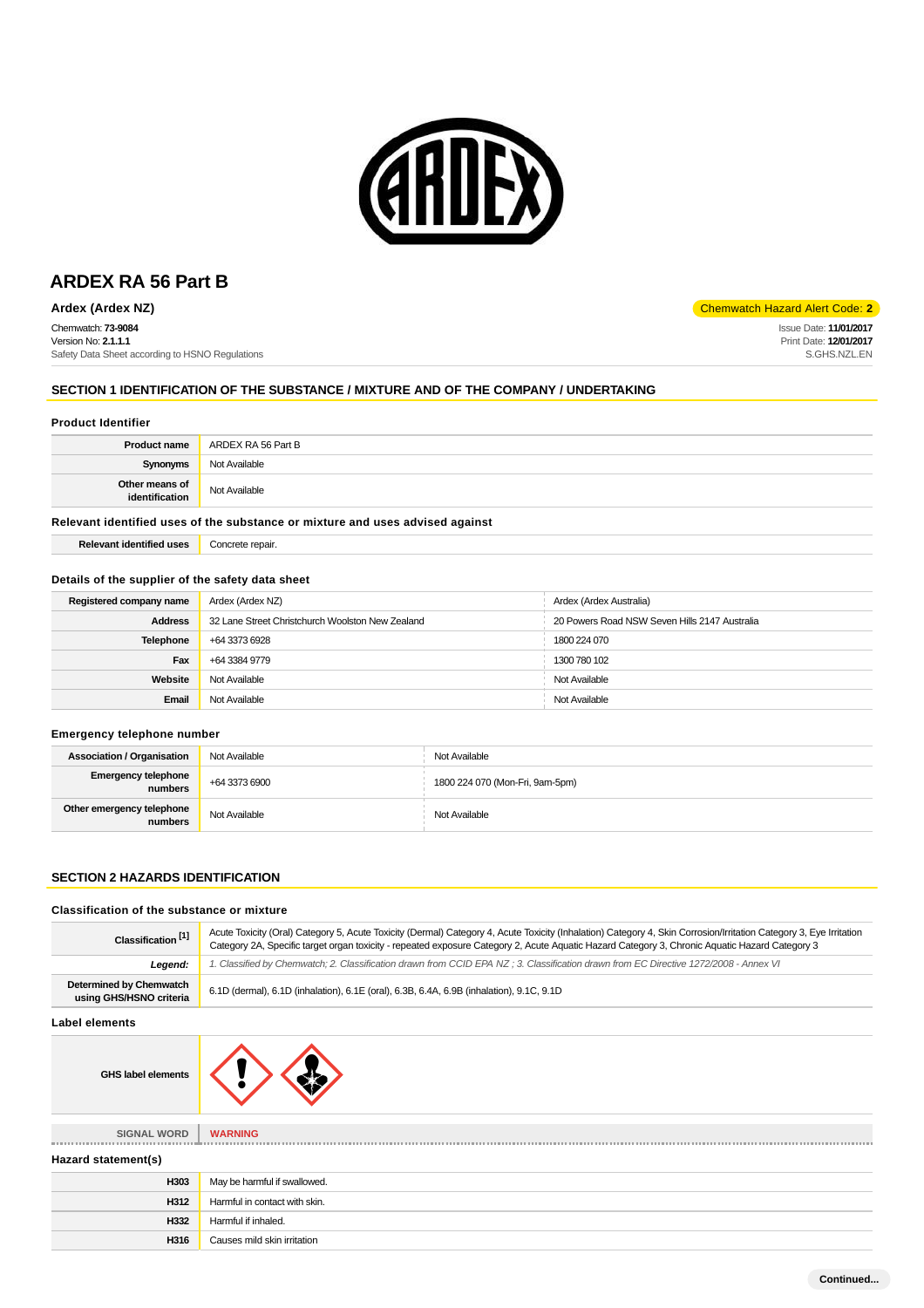| H319                                         | Causes serious eye irritation.                                             |  |
|----------------------------------------------|----------------------------------------------------------------------------|--|
| H373                                         | May cause damage to organs through prolonged or repeated exposure.         |  |
| H412                                         | Harmful to aquatic life with long lasting effects.                         |  |
| <b>Precautionary statement(s) Prevention</b> |                                                                            |  |
| P <sub>260</sub>                             | Do not breathe dust/fume/gas/mist/vapours/spray.                           |  |
| P271                                         | Use only outdoors or in a well-ventilated area.                            |  |
| P273                                         | Avoid release to the environment.                                          |  |
| P280                                         | Wear protective gloves/protective clothing/eye protection/face protection. |  |

#### **Precautionary statement(s) Response**

| P312           | Call a POISON CENTER or doctor/physician if you feel unwell.                                                                     |
|----------------|----------------------------------------------------------------------------------------------------------------------------------|
| P363           | Wash contaminated clothing before reuse.                                                                                         |
| P305+P351+P338 | IF IN EYES: Rinse cautiously with water for several minutes. Remove contact lenses, if present and easy to do. Continue rinsing. |
| P332+P313      | If skin irritation occurs: Get medical advice/attention.                                                                         |

#### **Precautionary statement(s) Storage**

Not Applicable

#### **Precautionary statement(s) Disposal**

|  | <b>P501</b> Dispose of contents/container in accordance with local regulations. |
|--|---------------------------------------------------------------------------------|
|--|---------------------------------------------------------------------------------|

## **SECTION 3 COMPOSITION / INFORMATION ON INGREDIENTS**

#### **Substances**

See section below for composition of Mixtures

#### **Mixtures**

| <b>CAS No</b> | %[weight] | Name                                          |
|---------------|-----------|-----------------------------------------------|
| 6846-50-0     | $<$ 35    | 2,2,4-trimethyl-1,3-pentanediol diisobutyrate |
| 9049-71-2     | $30$      | sucrose, propoxylated                         |
| 25791-96-2    | $30$      | polypropylene glycol glyceryl ether           |

#### **SECTION 4 FIRST AID MEASURES**

NZ Poisons Centre 0800 POISON (0800 764 766) | NZ Emergency Services: 111

#### **Description of first aid measures**

| <b>Eye Contact</b>  | If this product comes in contact with the eyes:<br>$\blacktriangleright$ Wash out immediately with fresh running water.<br>Ensure complete irrigation of the eye by keeping eyelids apart and away from eye and moving the eyelids by occasionally lifting the upper and lower lids.<br>► Seek medical attention without delay; if pain persists or recurs seek medical attention.<br>► Removal of contact lenses after an eye injury should only be undertaken by skilled personnel.            |
|---------------------|--------------------------------------------------------------------------------------------------------------------------------------------------------------------------------------------------------------------------------------------------------------------------------------------------------------------------------------------------------------------------------------------------------------------------------------------------------------------------------------------------|
| <b>Skin Contact</b> | If skin contact occurs:<br>Inmediately remove all contaminated clothing, including footwear.<br>Flush skin and hair with running water (and soap if available).<br>▶ Seek medical attention in event of irritation.                                                                                                                                                                                                                                                                              |
| Inhalation          | If fumes or combustion products are inhaled remove from contaminated area.<br>Lay patient down. Keep warm and rested.<br>▶ Prostheses such as false teeth, which may block airway, should be removed, where possible, prior to initiating first aid procedures.<br>▶ Apply artificial respiration if not breathing, preferably with a demand valve resuscitator, bag-valve mask device, or pocket mask as trained. Perform CPR if<br>necessary.<br>Transport to hospital, or doctor.             |
| Ingestion           | If swallowed do <b>NOT</b> induce vomiting.<br>If vomiting occurs, lean patient forward or place on left side (head-down position, if possible) to maintain open airway and prevent aspiration.<br>• Observe the patient carefully.<br>▶ Never give liquid to a person showing signs of being sleepy or with reduced awareness; i.e. becoming unconscious.<br>• Give water to rinse out mouth, then provide liquid slowly and as much as casualty can comfortably drink.<br>Seek medical advice. |

**Indication of any immediate medical attention and special treatment needed**

Treat symptomatically.

## **SECTION 5 FIREFIGHTING MEASURES**

#### **Extinguishing media**

- Foam.
- Dry chemical powder.
- BCF (where regulations permit).
- Carbon dioxide.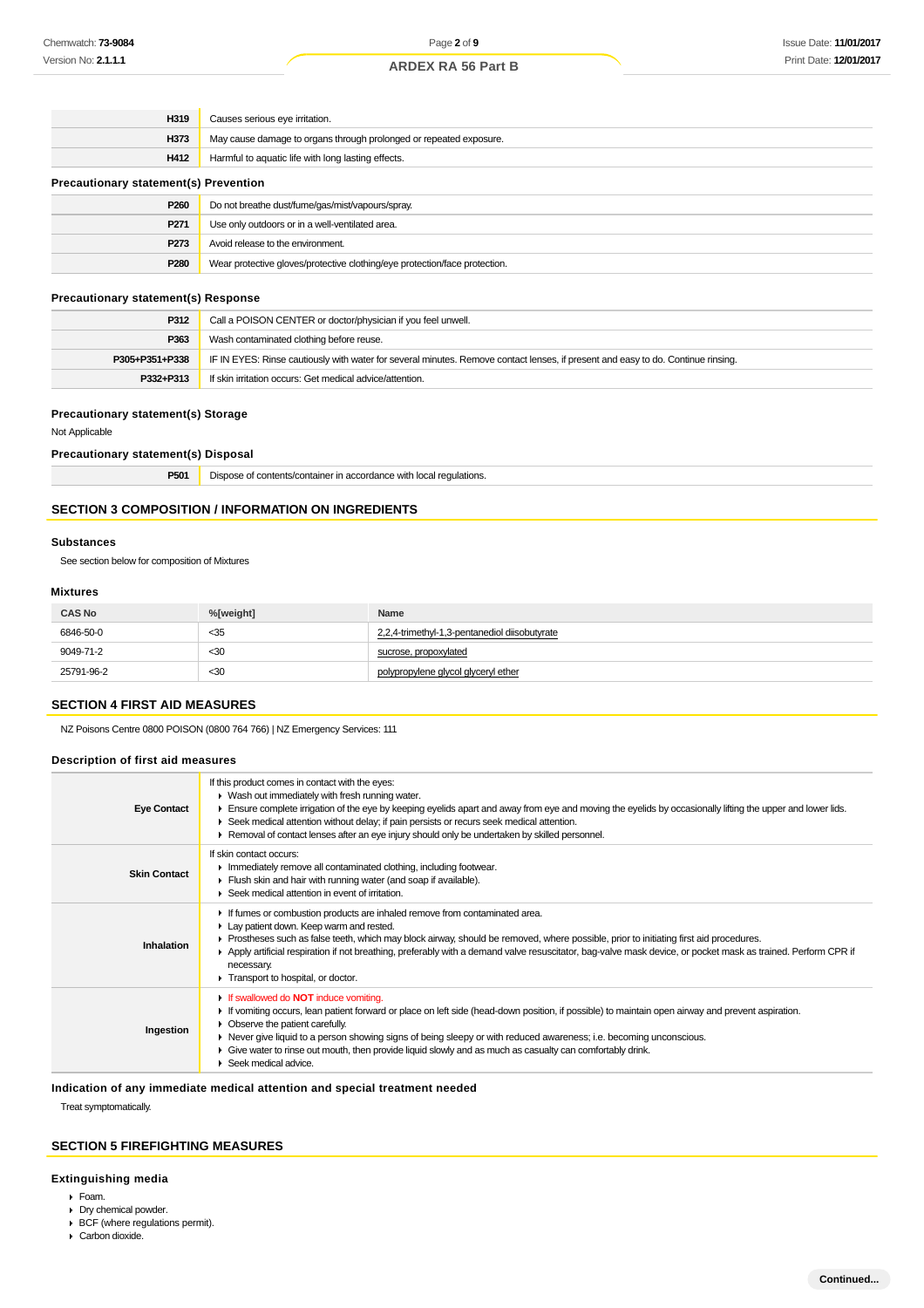## **Special hazards arising from the substrate or mixture**

| <b>Fire Incompatibility</b>    | ▶ Avoid contamination with oxidising agents i.e. nitrates, oxidising acids, chlorine bleaches, pool chlorine etc. as ignition may result                                                                                                                                                                                                                                                                       |  |  |
|--------------------------------|----------------------------------------------------------------------------------------------------------------------------------------------------------------------------------------------------------------------------------------------------------------------------------------------------------------------------------------------------------------------------------------------------------------|--|--|
| <b>Advice for firefighters</b> |                                                                                                                                                                                                                                                                                                                                                                                                                |  |  |
| <b>Fire Fighting</b>           | Alert Fire Brigade and tell them location and nature of hazard.<br>• Wear full body protective clothing with breathing apparatus.<br>▶ Prevent, by any means available, spillage from entering drains or water course.<br>► Use water delivered as a fine spray to control fire and cool adjacent area.                                                                                                        |  |  |
| <b>Fire/Explosion Hazard</b>   | Combustible.<br>Slight fire hazard when exposed to heat or flame.<br>Heating may cause expansion or decomposition leading to violent rupture of containers.<br>On combustion, may emit toxic fumes of carbon monoxide (CO).<br>Combustion products include:<br>carbon dioxide (CO2)<br>other pyrolysis products typical of burning organic material.<br>May emit poisonous fumes.<br>May emit corrosive fumes. |  |  |

## **SECTION 6 ACCIDENTAL RELEASE MEASURES**

#### **Personal precautions, protective equipment and emergency procedures**

See section 8

#### **Environmental precautions**

See section 12

#### **Methods and material for containment and cleaning up**

| <b>Minor Spills</b> | Slippery when spilt.<br>▶ Remove all ignition sources.<br>$\triangleright$ Clean up all spills immediately.<br>Avoid breathing vapours and contact with skin and eyes.<br>Control personal contact with the substance, by using protective equipment. |
|---------------------|-------------------------------------------------------------------------------------------------------------------------------------------------------------------------------------------------------------------------------------------------------|
| <b>Major Spills</b> | Slippery when spilt.<br>Moderate hazard.<br>• Clear area of personnel and move upwind.<br>Alert Fire Brigade and tell them location and nature of hazard.<br>▶ Wear breathing apparatus plus protective gloves.                                       |

Personal Protective Equipment advice is contained in Section 8 of the SDS.

#### **SECTION 7 HANDLING AND STORAGE**

#### **Precautions for safe handling**

| Safe handling     | Avoid all personal contact, including inhalation.<br>• Wear protective clothing when risk of exposure occurs.<br>• Use in a well-ventilated area.<br>▶ Prevent concentration in hollows and sumps.<br>DO NOT allow clothing wet with material to stay in contact with skin |
|-------------------|----------------------------------------------------------------------------------------------------------------------------------------------------------------------------------------------------------------------------------------------------------------------------|
| Other information | Store in original containers.<br>▶ Keep containers securely sealed.<br>▶ No smoking, naked lights or ignition sources.<br>Store in a cool, dry, well-ventilated area.<br>Storage temperature: 18-30 degC. Do not exceed 48 degC.                                           |
|                   | Asadistana fan aafa atanana duabudina anu inaammatikilitiaa                                                                                                                                                                                                                |

#### **Conditions for safe storage, including any incompatibilities**

| Suitable container             | ▶ Metal can or drum<br>▶ Packaging as recommended by manufacturer.<br>• Check all containers are clearly labelled and free from leaks. |
|--------------------------------|----------------------------------------------------------------------------------------------------------------------------------------|
| <b>Storage incompatibility</b> | Avoid reaction with oxidising agents<br>Avoid strong bases.                                                                            |

#### **SECTION 8 EXPOSURE CONTROLS / PERSONAL PROTECTION**

#### **Control parameters**

#### **OCCUPATIONAL EXPOSURE LIMITS (OEL)**

**INGREDIENT DATA**

#### Not Available

## **EMERGENCY LIMITS**

| Ingredient           | name        | <b>EEL'</b>   | TEEL        | <b>FEEL</b>       |
|----------------------|-------------|---------------|-------------|-------------------|
| ARD<br>6 Part E<br>. | t Available | Not Available | : Available | Available<br>Not. |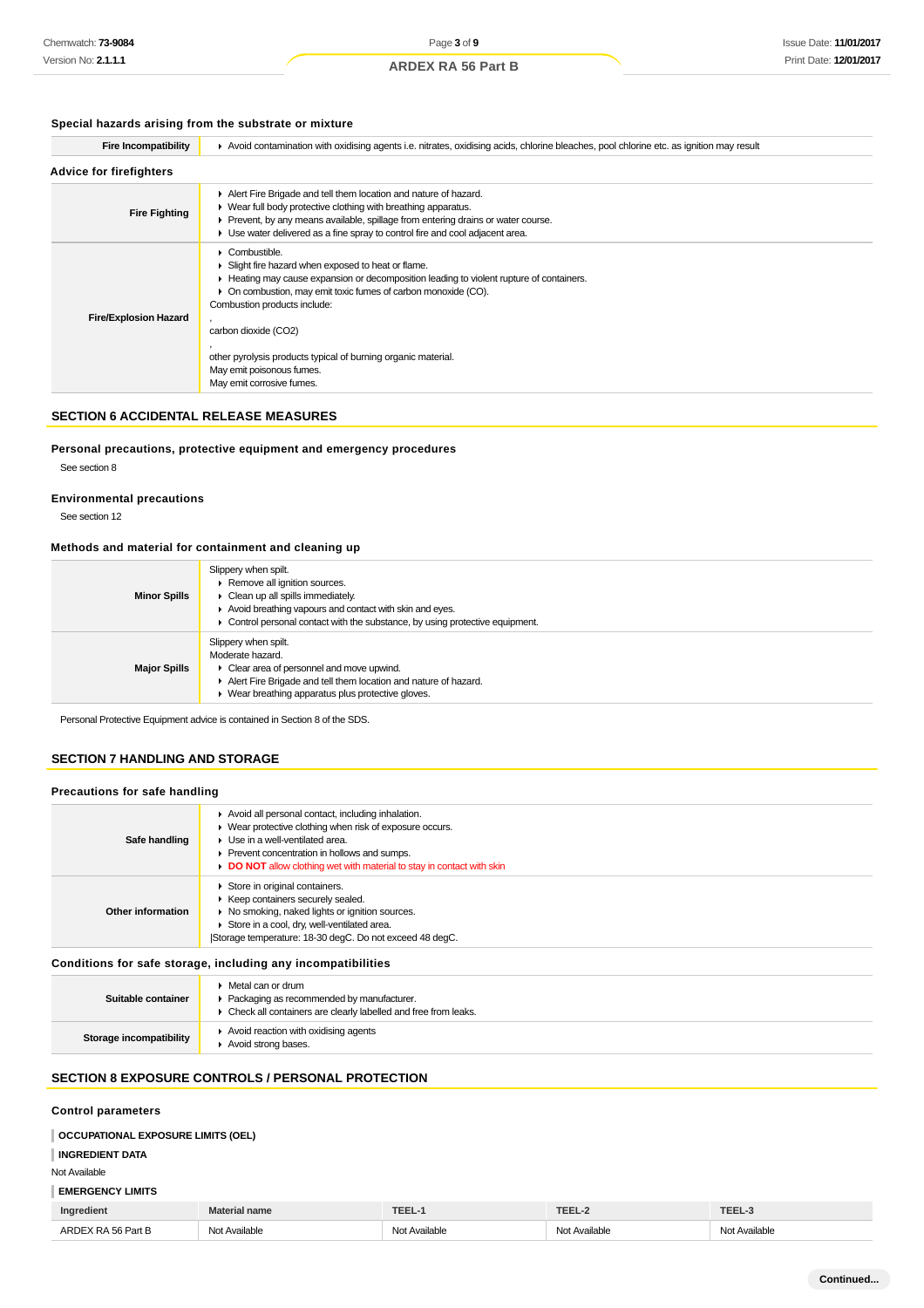| Ingredient                                       | <b>Original IDLH</b> | <b>Revised IDLH</b> |
|--------------------------------------------------|----------------------|---------------------|
| 2,2,4-trimethyl-1,3-pentanediol<br>diisobutyrate | Not Available        | Not Available       |
| sucrose, propoxylated                            | Not Available        | Not Available       |
| polypropylene glycol glyceryl<br>ether           | Not Available        | Not Available       |

#### **Exposure controls**

| Appropriate engineering<br>controls | Engineering controls are used to remove a hazard or place a barrier between the worker and the hazard. Well-designed engineering controls can be highly<br>effective in protecting workers and will typically be independent of worker interactions to provide this high level of protection.<br>The basic types of engineering controls are:<br>Process controls which involve changing the way a job activity or process is done to reduce the risk.<br>Enclosure and/or isolation of emission source which keeps a selected hazard "physically" away from the worker and ventilation that strategically "adds" and<br>"removes" air in the work environment.                                          |
|-------------------------------------|----------------------------------------------------------------------------------------------------------------------------------------------------------------------------------------------------------------------------------------------------------------------------------------------------------------------------------------------------------------------------------------------------------------------------------------------------------------------------------------------------------------------------------------------------------------------------------------------------------------------------------------------------------------------------------------------------------|
| <b>Personal protection</b>          |                                                                                                                                                                                                                                                                                                                                                                                                                                                                                                                                                                                                                                                                                                          |
| Eye and face protection             | Safety glasses with side shields.<br>$\triangleright$ Chemical goggles.<br>• Contact lenses may pose a special hazard; soft contact lenses may absorb and concentrate irritants. A written policy document, describing the wearing of<br>lenses or restrictions on use, should be created for each workplace or task.                                                                                                                                                                                                                                                                                                                                                                                    |
| <b>Skin protection</b>              | See Hand protection below                                                                                                                                                                                                                                                                                                                                                                                                                                                                                                                                                                                                                                                                                |
| Hands/feet protection               | ▶ Wear chemical protective gloves, e.g. PVC.<br>• Wear safety footwear or safety gumboots, e.g. Rubber<br>The selection of suitable gloves does not only depend on the material, but also on further marks of quality which vary from manufacturer to manufacturer. Where<br>the chemical is a preparation of several substances, the resistance of the glove material can not be calculated in advance and has therefore to be checked prior<br>to the application.<br>The exact break through time for substances has to be obtained from the manufacturer of the protective gloves and has to be observed when making a final<br>choice.<br>Personal hygiene is a key element of effective hand care. |
| <b>Body protection</b>              | See Other protection below                                                                                                                                                                                                                                                                                                                                                                                                                                                                                                                                                                                                                                                                               |
| Other protection                    | $\triangleright$ Overalls.<br>▶ P.V.C. apron.<br>▶ Barrier cream.                                                                                                                                                                                                                                                                                                                                                                                                                                                                                                                                                                                                                                        |
| <b>Thermal hazards</b>              | Not Available                                                                                                                                                                                                                                                                                                                                                                                                                                                                                                                                                                                                                                                                                            |

#### **Respiratory protection**

Type A-P Filter of sufficient capacity. (AS/NZS 1716 & 1715, EN 143:2000 & 149:2001, ANSI Z88 or national equivalent)

Where the concentration of gas/particulates in the breathing zone, approaches or exceeds the "Exposure Standard" (or ES), respiratory protection is required.

Degree of protection varies with both face-piece and Class of filter; the nature of protection varies with Type of filter.

| <b>Required Minimum Protection Factor</b> | <b>Half-Face Respirator</b> | <b>Full-Face Respirator</b> | <b>Powered Air Respirator</b> |
|-------------------------------------------|-----------------------------|-----------------------------|-------------------------------|
| up to $10 \times ES$                      | A-AUS P2                    |                             | A-PAPR-AUS / Class 1 P2       |
| up to $50 \times ES$                      |                             | A-AUS / Class 1 P2          |                               |
| up to $100 \times ES$                     |                             | A-2 P <sub>2</sub>          | A-PAPR-2 P2 ^                 |

^ - Full-face

A(All classes) = Organic vapours, B AUS or B1 = Acid gasses, B2 = Acid gas or hydrogen cyanide(HCN), B3 = Acid gas or hydrogen cyanide(HCN), E = Sulfur dioxide(SO2), G = Agricultural chemicals, K = Ammonia(NH3), Hg = Mercury, NO = Oxides of nitrogen, MB = Methyl bromide, AX = Low boiling point organic compounds(below 65 degC)

Cartridge respirators should never be used for emergency ingress or in areas of unknown vapour concentrations or oxygen content. The wearer must be warned to leave the contaminated area immediately on detecting any odours through the respirator. The odour may indicate that the mask is not functioning properly, that the vapour concentration is too high, or that the mask is not properly fitted. Because of these limitations, only restricted use of cartridge respirators is considered appropriate.

#### **SECTION 9 PHYSICAL AND CHEMICAL PROPERTIES**

#### **Information on basic physical and chemical properties**

| Appearance                                      | Light grey liquid with slight odour. |                                                   |                |
|-------------------------------------------------|--------------------------------------|---------------------------------------------------|----------------|
|                                                 |                                      |                                                   |                |
| <b>Physical state</b>                           | Liquid                               | Relative density (Water = 1)                      | Not Available  |
| Odour                                           | Not Available                        | <b>Partition coefficient</b><br>n-octanol / water | Not Available  |
| Odour threshold                                 | Not Available                        | Auto-ignition temperature<br>$(^{\circ}C)$        | Not Available  |
| pH (as supplied)                                | Not Available                        | Decomposition<br>temperature                      | Not Available  |
| Melting point / freezing<br>point $(^{\circ}C)$ | Not Available                        | Viscosity (cSt)                                   | Not Available  |
| Initial boiling point and<br>boiling range (°C) | Not Available                        | Molecular weight (g/mol)                          | Not Applicable |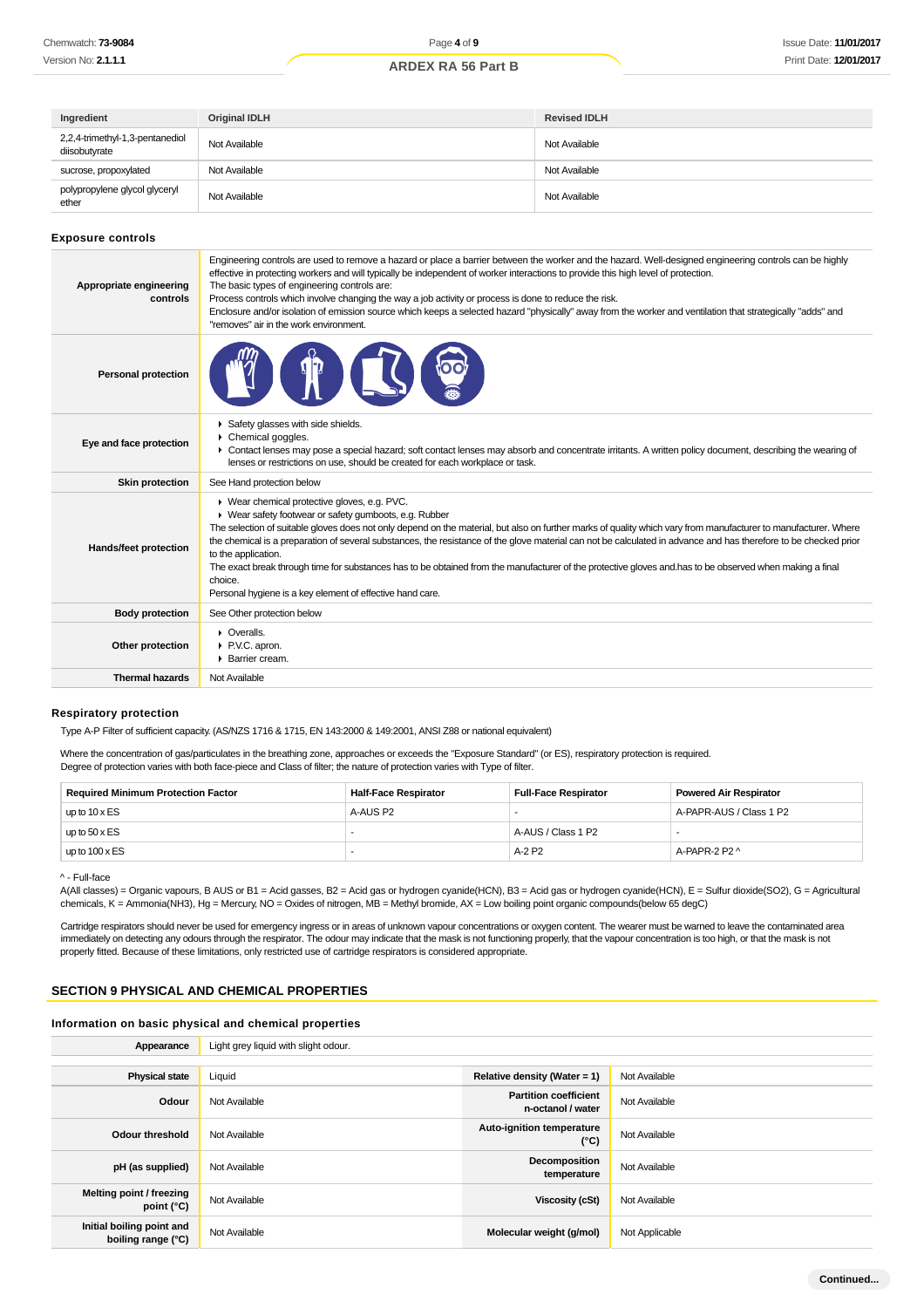| Flash point (°C)           | 129 (TCC)      | <b>Taste</b>                       | Not Available |
|----------------------------|----------------|------------------------------------|---------------|
| <b>Evaporation rate</b>    | Not Available  | <b>Explosive properties</b>        | Not Available |
| Flammability               | Not Applicable | <b>Oxidising properties</b>        | Not Available |
| Upper Explosive Limit (%)  | Not Available  | Surface Tension (dyn/cm or<br>mN/m | Not Available |
| Lower Explosive Limit (%)  | Not Available  | <b>Volatile Component (%vol)</b>   | Not Available |
| Vapour pressure (kPa)      | Negligible     | Gas group                          | Not Available |
| Solubility in water (g/L)  | Not Available  | pH as a solution (1%)              | Not Available |
| Vapour density $(Air = 1)$ | Not Available  | VOC g/L                            | Not Available |

## **SECTION 10 STABILITY AND REACTIVITY**

| Reactivity                            | See section 7                                                                                                                        |
|---------------------------------------|--------------------------------------------------------------------------------------------------------------------------------------|
| <b>Chemical stability</b>             | • Unstable in the presence of incompatible materials.<br>▶ Product is considered stable.<br>Hazardous polymerisation will not occur. |
| Possibility of hazardous<br>reactions | See section 7                                                                                                                        |
| <b>Conditions to avoid</b>            | See section 7                                                                                                                        |
| Incompatible materials                | See section 7                                                                                                                        |
| Hazardous decomposition<br>products   | See section 5                                                                                                                        |

## **SECTION 11 TOXICOLOGICAL INFORMATION**

## **Information on toxicological effects**

| Inhaled                          | Inhalation of vapours or aerosols (mists, fumes), generated by the material during the course of normal handling, may be harmful.<br>The material is not thought to produce respiratory irritation (as classified by EC Directives using animal models). Nevertheless inhalation of vapours, fumes or<br>aerosols, especially for prolonged periods, may produce respiratory discomfort and occasionally, distress.<br>Inhalation of vapours may cause drowsiness and dizziness. This may be accompanied by sleepiness, reduced alertness, loss of reflexes, lack of co-ordination,<br>and vertigo.<br>Inhalation hazard is increased at higher temperatures.                                                                                                                                                                      |                                   |  |  |
|----------------------------------|------------------------------------------------------------------------------------------------------------------------------------------------------------------------------------------------------------------------------------------------------------------------------------------------------------------------------------------------------------------------------------------------------------------------------------------------------------------------------------------------------------------------------------------------------------------------------------------------------------------------------------------------------------------------------------------------------------------------------------------------------------------------------------------------------------------------------------|-----------------------------------|--|--|
| Ingestion                        | Accidental ingestion of the material may be damaging to the health of the individual.                                                                                                                                                                                                                                                                                                                                                                                                                                                                                                                                                                                                                                                                                                                                              |                                   |  |  |
| <b>Skin Contact</b>              | Skin contact with the material may be harmful; systemic effects may result following absorption.<br>There is some evidence to suggest that the material may cause mild but significant inflammation of the skin either following direct contact or after a delay of<br>some time. Repeated exposure can cause contact dermatitis which is characterised by redness, swelling and blistering.<br>Repeated exposure may cause skin cracking, flaking or drying following normal handling and use.<br>Open cuts, abraded or irritated skin should not be exposed to this material<br>Entry into the blood-stream, through, for example, cuts, abrasions or lesions, may produce systemic injury with harmful effects. Examine the skin prior to the use<br>of the material and ensure that any external damage is suitably protected. |                                   |  |  |
| Eye                              | This material can cause eye irritation and damage in some persons.                                                                                                                                                                                                                                                                                                                                                                                                                                                                                                                                                                                                                                                                                                                                                                 |                                   |  |  |
| Chronic                          | Harmful: danger of serious damage to health by prolonged exposure through inhalation.<br>This material can cause serious damage if one is exposed to it for long periods. It can be assumed that it contains a substance which can produce severe<br>defects.<br>Prolonged or repeated skin contact may cause drying with cracking, irritation and possible dermatitis following.<br>Substance accumulation, in the human body, may occur and may cause some concern following repeated or long-term occupational exposure.                                                                                                                                                                                                                                                                                                        |                                   |  |  |
|                                  |                                                                                                                                                                                                                                                                                                                                                                                                                                                                                                                                                                                                                                                                                                                                                                                                                                    |                                   |  |  |
| <b>ARDEX RA 56 Part B</b>        | <b>TOXICITY</b>                                                                                                                                                                                                                                                                                                                                                                                                                                                                                                                                                                                                                                                                                                                                                                                                                    | <b>IRRITATION</b>                 |  |  |
|                                  | Not Available                                                                                                                                                                                                                                                                                                                                                                                                                                                                                                                                                                                                                                                                                                                                                                                                                      | Not Available                     |  |  |
|                                  | <b>TOXICITY</b>                                                                                                                                                                                                                                                                                                                                                                                                                                                                                                                                                                                                                                                                                                                                                                                                                    | <b>IRRITATION</b>                 |  |  |
| 2,2,4-trimethyl-                 | Dermal (rabbit) LD50: >2000 mg/kg <sup>[1]</sup>                                                                                                                                                                                                                                                                                                                                                                                                                                                                                                                                                                                                                                                                                                                                                                                   | Eye (rabbit): very slight**       |  |  |
| 1,3-pentanediol<br>diisobutyrate | Inhalation (rat) LC50: >5.3 mg/l/6h***[2]                                                                                                                                                                                                                                                                                                                                                                                                                                                                                                                                                                                                                                                                                                                                                                                          | Skin (guinea pig): 5000mg/kg-mild |  |  |
|                                  | Oral (rat) LD50: >2000 mg/kg <sup>[1]</sup>                                                                                                                                                                                                                                                                                                                                                                                                                                                                                                                                                                                                                                                                                                                                                                                        |                                   |  |  |
|                                  | <b>TOXICITY</b>                                                                                                                                                                                                                                                                                                                                                                                                                                                                                                                                                                                                                                                                                                                                                                                                                    | <b>IRRITATION</b>                 |  |  |
| sucrose, propoxylated            | Dermal (rabbit) LD50: >5000 mg/kg <sup>[1]</sup>                                                                                                                                                                                                                                                                                                                                                                                                                                                                                                                                                                                                                                                                                                                                                                                   | Not Available                     |  |  |
|                                  | Oral (rat) LD50: >2000 mg/kg <sup>[1]</sup>                                                                                                                                                                                                                                                                                                                                                                                                                                                                                                                                                                                                                                                                                                                                                                                        |                                   |  |  |
|                                  | <b>TOXICITY</b>                                                                                                                                                                                                                                                                                                                                                                                                                                                                                                                                                                                                                                                                                                                                                                                                                    | <b>IRRITATION</b>                 |  |  |
| polypropylene glycol glyceryl    | dermal (rat) LD50: >2000 mg/kg <sup>[1]</sup>                                                                                                                                                                                                                                                                                                                                                                                                                                                                                                                                                                                                                                                                                                                                                                                      | Eye: non-irritant *               |  |  |
| ether                            | Inhalation (rat) LC50: >200 mg/L/h *[2]                                                                                                                                                                                                                                                                                                                                                                                                                                                                                                                                                                                                                                                                                                                                                                                            | Skin (rabbit): 500 mg (open)-mild |  |  |
|                                  | Oral (rat) LD50: >64640 mg/kg <sup>[2]</sup>                                                                                                                                                                                                                                                                                                                                                                                                                                                                                                                                                                                                                                                                                                                                                                                       |                                   |  |  |
|                                  |                                                                                                                                                                                                                                                                                                                                                                                                                                                                                                                                                                                                                                                                                                                                                                                                                                    |                                   |  |  |
| Legend:                          | 1. Value obtained from Europe ECHA Registered Substances - Acute toxicity 2.* Value obtained from manufacturer's SDS. Unless otherwise specified data<br>extracted from RTECS - Register of Toxic Effect of chemical Substances                                                                                                                                                                                                                                                                                                                                                                                                                                                                                                                                                                                                    |                                   |  |  |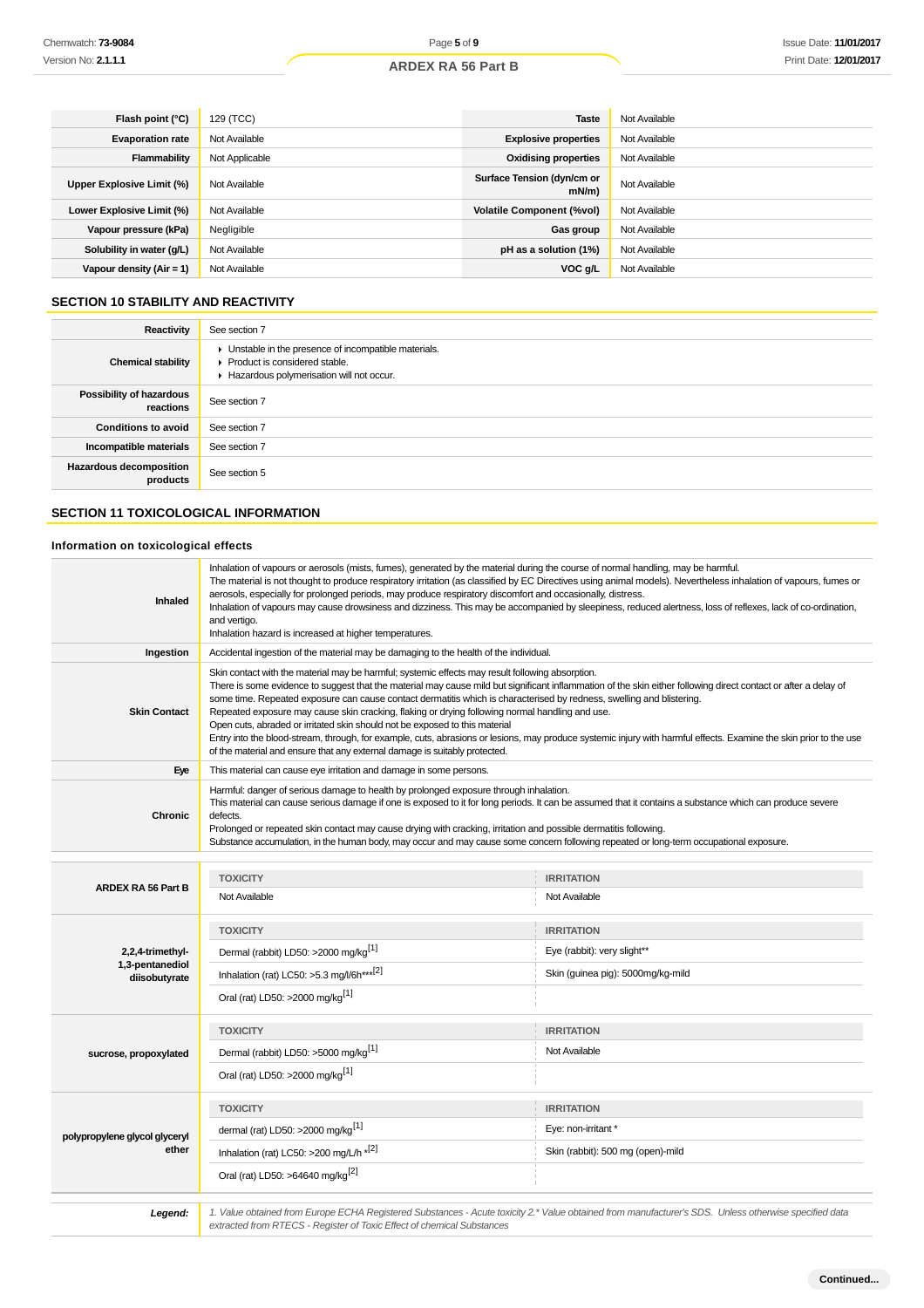#### For 2,2,4-trimethyl-1,3-pentanediol diisobutyrate (TXIB) **2,2,4-TRIMETHYL-**Laboratory testing showed that TXIB does not cause genetic toxicity. It may damage the kidneys of developing animals but only at levels that also affect the adult. **1,3-PENTANEDIOL** NOAEL oral (rat), 103 days = 1% in diet \*\*\* NOEL oral (dog), 90 days = 1% in diet \*\*\* Mutagenicity/Genotoxicity Data: \*\*\* Chromosomal aberration assay: **DIISOBUTYRATE** Negative (+/- activation) CHO/HGPRT assay: Negative (+/- activation) Salmonella-E.coli reverse mutation assay (Ames test): Negative (+/- activation) \*,\*\*,\*\*\* Various suppliers MSDS SUCROSE,<br>PROPOXYLATED No significant acute toxicological data identified in literature search. **POLYPROPYLENE GLYCOL** Data for Niax Polyol L-56 Data for Niax Polyol LG-168 \* BASF Multranol 9175 SDS **2,2,4-TRIMETHYL-1,3-PENTANEDIOL** The material may cause skin irritation after prolonged or repeated exposure and may produce on contact skin redness, swelling, the production of vesicles, **DIISOBUTYRATE &** scaling and thickening of the skin. **POLYPROPYLENE GLYCOL GLYCERYL ETHER**  $\circ$ **Acute Toxicity Carcinogenicity Carcinogenicity Skin Irritation/Corrosion Reproductivity**  $\circ$ **Serious Eye Damage/Irritation**  $\odot$ **Respiratory or Skin STOT - Repeated Exposure**  $\checkmark$ **Mutagenicity Aspiration Hazard**  $\circ$ Legend:  $\mathsf{X}$  – Data available but does not fill the criteria for classification

 $\blacktriangleright$  – Data required to make classification available

 $\bigcirc$  – Data Not Available to make classification

#### **SECTION 12 ECOLOGICAL INFORMATION**

#### **Toxicity**

| Ingredient                                           | Endpoint                                                                                                                                                                                                                                                                                                 | <b>Test Duration (hr)</b> | <b>Species</b>                | Value               | Source         |
|------------------------------------------------------|----------------------------------------------------------------------------------------------------------------------------------------------------------------------------------------------------------------------------------------------------------------------------------------------------------|---------------------------|-------------------------------|---------------------|----------------|
| 2,2,4-trimethyl-<br>1,3-pentanediol<br>diisobutyrate | LC50                                                                                                                                                                                                                                                                                                     | 96                        | Fish                          | 1.203mg/L           | 3              |
| 2,2,4-trimethyl-<br>1,3-pentanediol<br>diisobutyrate | EC50                                                                                                                                                                                                                                                                                                     | 48                        | Crustacea                     | $>1.46$ mg/L        | 1              |
| 2,2,4-trimethyl-<br>1,3-pentanediol<br>diisobutyrate | EC50                                                                                                                                                                                                                                                                                                     | 96                        | Algae or other aquatic plants | $0.107$ mg/L        | 3              |
| 2,2,4-trimethyl-<br>1,3-pentanediol<br>diisobutyrate | <b>EC50</b>                                                                                                                                                                                                                                                                                              | 504                       | Crustacea                     | $>=1.3$ mg/L        | $\overline{2}$ |
| 2,2,4-trimethyl-<br>1,3-pentanediol<br>diisobutyrate | <b>NOEC</b>                                                                                                                                                                                                                                                                                              | 504                       | Crustacea                     | 0.7 <sub>mq/L</sub> | 2              |
| Legend:                                              | Extracted from 1. IUCLID Toxicity Data 2. Europe ECHA Registered Substances - Ecotoxicological Information - Aquatic Toxicity 3. EPIWIN Suite V3.12 -<br>Aquatic Toxicity Data (Estimated) 4. US EPA, Ecotox database - Aquatic Toxicity Data 5. ECETOC Aquatic Hazard Assessment Data 6. NITE (Japan) - |                           |                               |                     |                |

Aquatic Toxicity Data (Estimated) 4. US EPA, Ecotox database - Aquatic Toxicity Data 5. ECETOC Aquatic Hazard Assessment Data 6. NITE (Japan) - Bioconcentration Data 7. METI (Japan) - Bioconcentration Data 8. Vendor Data

**DO NOT** discharge into sewer or waterways.

Harmful to aquatic organisms, may cause long-term adverse effects in the aquatic environment.

#### **Persistence and degradability**

| Ingredient                                       | Persistence: Water/Soil | Persistence: Air |
|--------------------------------------------------|-------------------------|------------------|
| 2,2,4-trimethyl-1,3-pentanediol<br>diisobutyrate | <b>HIGH</b>             | <b>HIGH</b>      |

#### **Bioaccumulative potential**

| Ingredient                                       | <b>Bioaccumulation</b> |
|--------------------------------------------------|------------------------|
| 2,2,4-trimethyl-1,3-pentanediol<br>diisobutyrate | $LOW (BCF = 1)$        |
| polypropylene glycol glyceryl<br>ether           | $LOW (BCF = 7)$        |

#### **Mobility in soil**

| Ingredient                                       | <b>Mobility</b>       |
|--------------------------------------------------|-----------------------|
| 2,2,4-trimethyl-1,3-pentanediol<br>diisobutyrate | LOW ( $KOC = 607.5$ ) |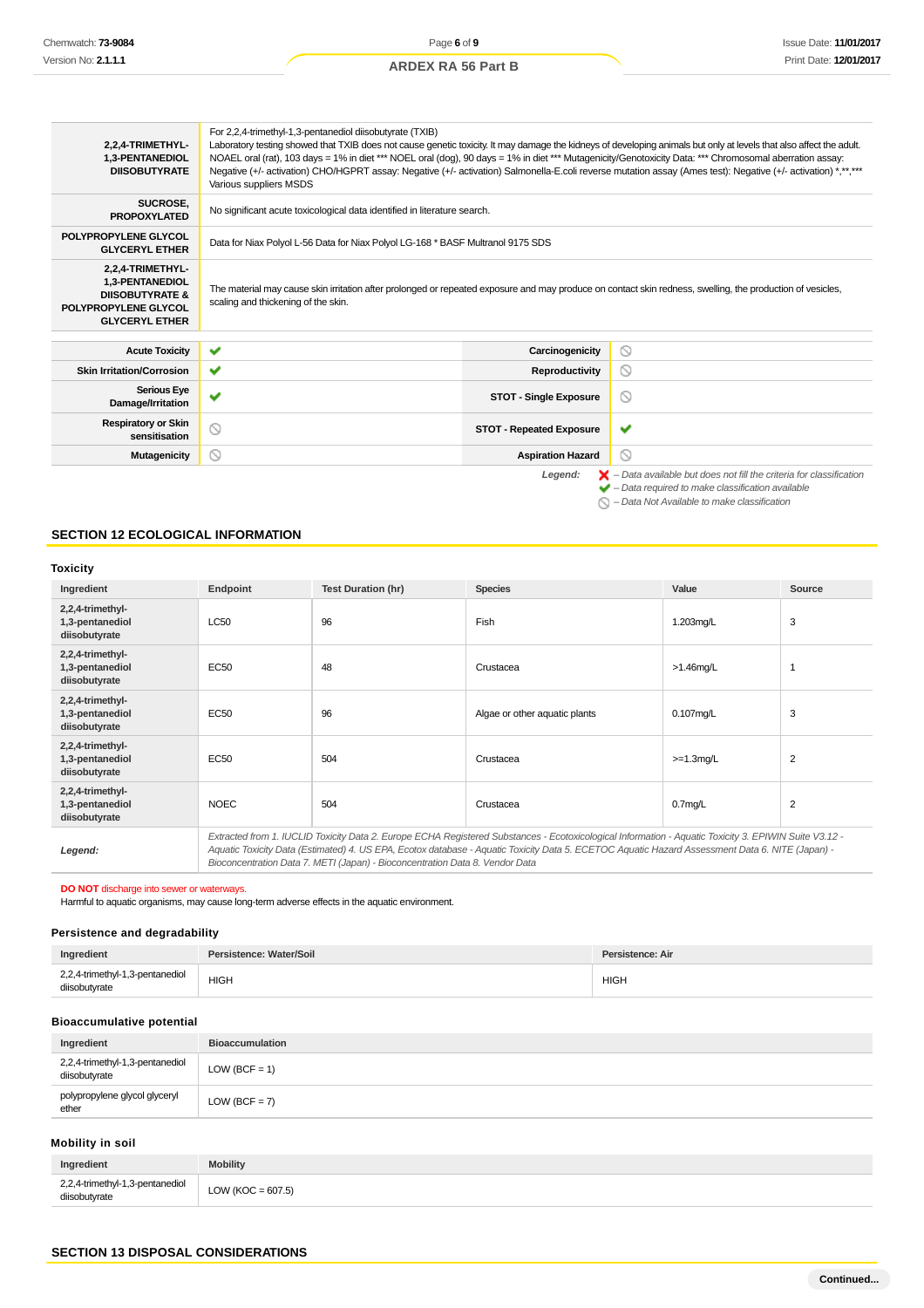| Waste treatment methods                |                                                                                                                                                                                                                                                                                                                                                                                                                                                                                                                                                                                                                                                                                                                                                                                                                                                                                                                                                                                                                                                                                                                                                                                                                                    |
|----------------------------------------|------------------------------------------------------------------------------------------------------------------------------------------------------------------------------------------------------------------------------------------------------------------------------------------------------------------------------------------------------------------------------------------------------------------------------------------------------------------------------------------------------------------------------------------------------------------------------------------------------------------------------------------------------------------------------------------------------------------------------------------------------------------------------------------------------------------------------------------------------------------------------------------------------------------------------------------------------------------------------------------------------------------------------------------------------------------------------------------------------------------------------------------------------------------------------------------------------------------------------------|
| <b>Product / Packaging</b><br>disposal | • Containers may still present a chemical hazard/danger when empty.<br>Return to supplier for reuse/ recycling if possible.<br>Otherwise:<br>If container can not be cleaned sufficiently well to ensure that residuals do not remain or if the container cannot be used to store the same product, then<br>puncture containers, to prevent re-use, and bury at an authorised landfill.<br>• Where possible retain label warnings and SDS and observe all notices pertaining to the product.<br>Legislation addressing waste disposal requirements may differ by country, state and/or territory. Each user must refer to laws operating in their area. In some<br>areas, certain wastes must be tracked.<br>A Hierarchy of Controls seems to be common - the user should investigate:<br>$\blacktriangleright$ Reduction<br>$\triangleright$ Reuse<br>$\triangleright$ Recycling<br>$\triangleright$ Disposal (if all else fails)<br>This material may be recycled if unused, or if it has not been contaminated so as to make it unsuitable for its intended use.<br>DO NOT allow wash water from cleaning or process equipment to enter drains.<br>It may be necessary to collect all wash water for treatment before disposal. |
|                                        | In all cases disposal to sewer may be subject to local laws and regulations and these should be considered first.<br>• Where in doubt contact the responsible authority.<br>▶ Recycle wherever possible or consult manufacturer for recycling options.<br>Consult State Land Waste Authority for disposal.                                                                                                                                                                                                                                                                                                                                                                                                                                                                                                                                                                                                                                                                                                                                                                                                                                                                                                                         |
|                                        | Bury or incinerate residue at an approved site.<br>▶ Recycle containers if possible, or dispose of in an authorised landfill.                                                                                                                                                                                                                                                                                                                                                                                                                                                                                                                                                                                                                                                                                                                                                                                                                                                                                                                                                                                                                                                                                                      |

Ensure that the disposal of material is carried out in accordance with Hazardous Substances (Disposal) Regulations 2001.

#### **SECTION 14 TRANSPORT INFORMATION**

#### **Labels Required**

| <b>Marine</b> | <b>NO</b><br>__ |
|---------------|-----------------|
|               | 、……<br>יומה     |
|               |                 |

## **Land transport (UN): NOT REGULATED FOR TRANSPORT OF DANGEROUS GOODS**

#### **Air transport (ICAO-IATA / DGR): NOT REGULATED FOR TRANSPORT OF DANGEROUS GOODS**

#### **Sea transport (IMDG-Code / GGVSee): NOT REGULATED FOR TRANSPORT OF DANGEROUS GOODS**

#### **Transport in bulk according to Annex II of MARPOL and the IBC code**

Not Applicable

## **SECTION 15 REGULATORY INFORMATION**

#### **Safety, health and environmental regulations / legislation specific for the substance or mixture**

This substance is to be managed using the conditions specified in an applicable Group Standard

| <b>HSR Number</b> | <b>Group Standard</b>                                                                                    |
|-------------------|----------------------------------------------------------------------------------------------------------|
| HSR002624         | N.O.S. (Subsidiary Hazard) Group Standard 2006                                                           |
| HSR002535         | Compressed Gas Mixtures (Subsidiary Hazard) Group Standard 2006                                          |
| HSR002596         | Laboratory Chemicals and Reagent Kits Group Standard 2006                                                |
| HSR002530         | Cleaning Products (Subsidiary Hazard) Group Standard 2006                                                |
| HSR002585         | Fuel Additives (Subsidiary Hazard) Group Standard 2006                                                   |
| HSR002519         | Aerosols (Subsidiary Hazard) Group Standard 2006                                                         |
| HSR002521         | Animal Nutritional and Animal Care Products Group Standard 2006                                          |
| HSR002606         | Lubricants, Lubricant Additives, Coolants and Anti-freeze Agents (Subsidiary Hazard) Group Standard 2006 |
| HSR002644         | Polymers (Subsidiary Hazard) Group Standard 2006                                                         |
| <b>HSR002647</b>  | Reagent Kits Group Standard 2006                                                                         |
| HSR002612         | Metal Industry Products (Subsidiary Hazard) Group Standard 2006                                          |
| HSR002670         | Surface Coatings and Colourants (Subsidiary Hazard) Group Standard 2006                                  |
| HSR002503         | Additives, Process Chemicals and Raw Materials (Subsidiary Hazard) Group Standard 2006                   |
| HSR002638         | Photographic Chemicals (Subsidiary Hazard) Group Standard 2006                                           |
| HSR002565         | Embalming Products (Subsidiary Hazard) Group Standard 2006                                               |
| HSR002578         | Food Additives and Fragrance Materials (Subsidiary Hazard) Group Standard 2006                           |
| HSR002558         | Dental Products (Subsidiary Hazard) Group Standard 2006                                                  |
| HSR002684         | Water Treatment Chemicals (Subsidiary Hazard) Group Standard 2006                                        |
| HSR002573         | Fire Fighting Chemicals Group Standard 2006                                                              |
| HSR100425         | Pharmaceutical Active Ingredients Group Standard 2010                                                    |
| HSR002600         | Leather and Textile Products (Subsidiary Hazard) Group Standard 2006                                     |
| HSR002571         | Fertilisers (Subsidiary Hazard) Group Standard 2006                                                      |
| HSR002648         | Refining Catalysts Group Standard 2006                                                                   |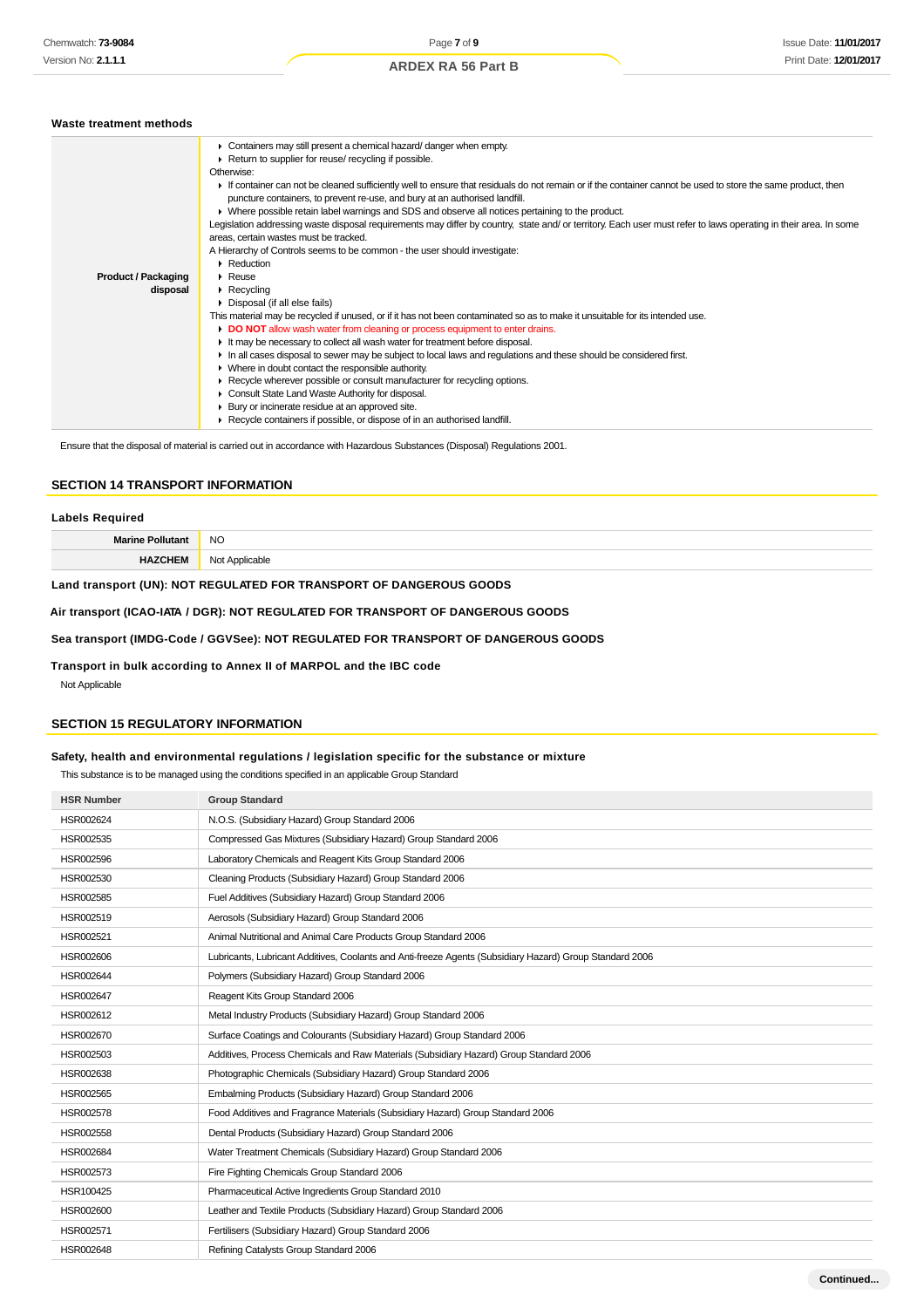| HSR002653                                                                                           | Solvents (Subsidiary Hazard) Group Standard 2006                                    |
|-----------------------------------------------------------------------------------------------------|-------------------------------------------------------------------------------------|
| HSR002544                                                                                           | Construction Products (Subsidiary Hazard) Group Standard 2006                       |
| HSR002549                                                                                           | Corrosion Inhibitors (Subsidiary Hazard) Group Standard 2006                        |
| HSR002552                                                                                           | Cosmetic Products Group Standard 2006                                               |
| HSR100757                                                                                           | Veterinary Medicine (Limited Pack Size, Finished Dose) Standard 2012                |
| HSR100758                                                                                           | Veterinary Medicines (Non-dispersive Closed System Application) Group Standard 2012 |
| HSR100628                                                                                           | Straight-chained Lepidopteran Sex Pheromone Group Standard 2012                     |
| 2,2,4-TRIMETHYL-1,3-PENTANEDIOL DIISOBUTYRATE(6846-50-0) IS FOUND ON THE FOLLOWING REGULATORY LISTS |                                                                                     |

New Zealand Hazardous Substances and New Organisms (HSNO) Act - Classification of Chemicals New Zealand Inventory of Chemicals (NZIoC)

#### **SUCROSE, PROPOXYLATED(9049-71-2) IS FOUND ON THE FOLLOWING REGULATORY LISTS**

New Zealand Inventory of Chemicals (NZIoC)

#### **POLYPROPYLENE GLYCOL GLYCERYL ETHER(25791-96-2) IS FOUND ON THE FOLLOWING REGULATORY LISTS**

New Zealand Hazardous Substances and New Organisms (HSNO) Act - Classification of Chemicals New Zealand Inventory of Chemicals (NZIoC)

#### **Location Test Certificate**

Subject to Regulation 55 of the Hazardous Substances (Classes 1 to 5 Controls) Regulations, a location test certificate is required when quantity greater than or equal to those indicated below are present.

| <b>Hazard Class</b> | Quantity beyond which controls apply for closed containers | Quantity beyond which controls apply when use occurring in open containers |
|---------------------|------------------------------------------------------------|----------------------------------------------------------------------------|
| Not Applicable      | Not Applicable                                             | Not Applicable                                                             |

#### **Approved Handler**

Subject to Regulation 56 of the Hazardous Substances (Classes 1 to 5 Controls) Regulations and Regulation 9 of the Hazardous Substances (Classes 6, 8, and 9 Controls) Regulations, the substance must be under the personal control of an Approved Handler when present in a quantity greater than or equal to those indicated below.

| Clase.         | Quantities     |
|----------------|----------------|
| Not Applicable | Not Applicable |

Refer Group Standards for further information

#### **Tracking Requirements**

Not Applicable

| <b>National Inventory</b>               | <b>Status</b>                                                                                                                                                                              |
|-----------------------------------------|--------------------------------------------------------------------------------------------------------------------------------------------------------------------------------------------|
| Australia - AICS                        | $\checkmark$                                                                                                                                                                               |
| Canada - DSL                            | Y                                                                                                                                                                                          |
| Canada - NDSL                           | N (polypropylene glycol glyceryl ether; sucrose, propoxylated; 2,2,4-trimethyl-1,3-pentanediol diisobutyrate)                                                                              |
| China - IECSC                           | $\checkmark$                                                                                                                                                                               |
| Europe - EINEC / ELINCS /<br><b>NLP</b> | $\checkmark$                                                                                                                                                                               |
| Japan - ENCS                            | Y                                                                                                                                                                                          |
| Korea - KECI                            | Υ                                                                                                                                                                                          |
| New Zealand - NZIoC                     | $\checkmark$                                                                                                                                                                               |
| Philippines - PICCS                     | Y                                                                                                                                                                                          |
| USA - TSCA                              | $\checkmark$                                                                                                                                                                               |
| Legend:                                 | $Y = All$ ingredients are on the inventory<br>N = Not determined or one or more ingredients are not on the inventory and are not exempt from listing(see specific ingredients in brackets) |

## **SECTION 16 OTHER INFORMATION**

#### **Other information**

#### **Ingredients with multiple cas numbers**

| Name                                                                                                                                                                                          | CAS No                                                    |
|-----------------------------------------------------------------------------------------------------------------------------------------------------------------------------------------------|-----------------------------------------------------------|
| polypropylene glycol glyceryl<br>ether                                                                                                                                                        | 25791-96-2, 9062-54-8, 37239-38-6, 51938-80-8, 68518-66-1 |
| Classification of the preparation and its individual components has drawn on official and authoritative sources as well as independent review by the Chemwatch Classification committee using |                                                           |

Classification of the preparation and its individual components has drawn on official and authoritative sources as well as independent review by the Chemwatch Classification committee using available literature references.

A list of reference resources used to assist the committee may be found at:

www.chemwatch.net

The SDS is a Hazard Communication tool and should be used to assist in the Risk Assessment. Many factors determine whether the reported Hazards are Risks in the workplace or other settings. Risks may be determined by reference to Exposures Scenarios. Scale of use, frequency of use and current or available engineering controls must be considered.

#### **Definitions and abbreviations**

PC-TWA: Permissible Concentration-Time Weighted Average

PC-STEL: Permissible Concentration-Short Term Exposure Limit